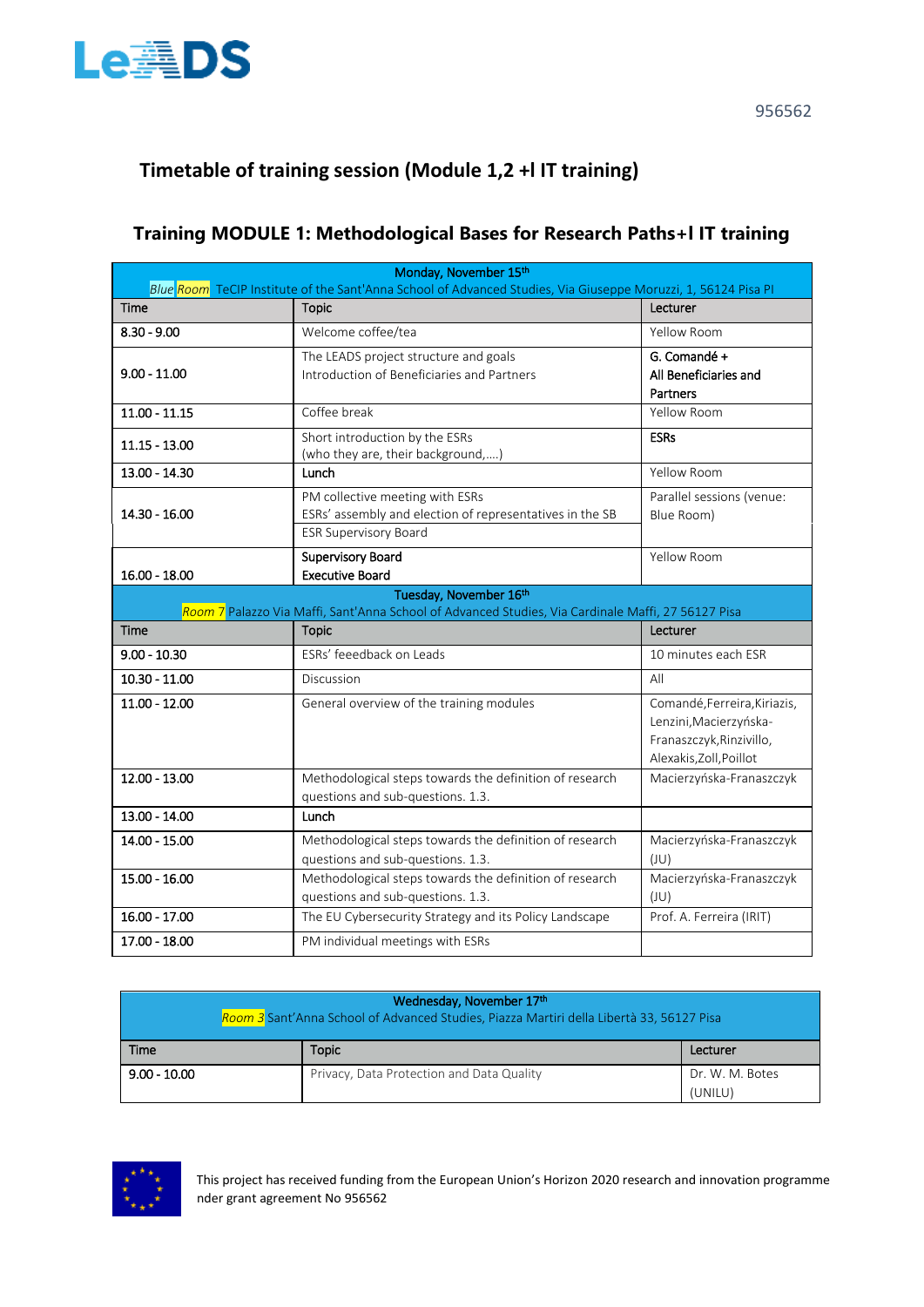

| $10.00 - 11.00$ | Introduction to Modern Cryptography                                                                                       | Prof. P. Y. A. Ryan<br>(UNILU)                                            |
|-----------------|---------------------------------------------------------------------------------------------------------------------------|---------------------------------------------------------------------------|
| 11.00 - 12.00   | Secure and Verifiable Voting Schemes                                                                                      | Prof. P. Y. A. Ryan<br>(UNILU)                                            |
| 12.00 - 13.00   | Reading the GDPR through an Informatician's eye                                                                           | Prof. G. Bella<br>(Università degli<br>Studi di Catania)<br>remotely      |
| 13.00 - 14.00   | Lunch                                                                                                                     |                                                                           |
| $14.00 - 15.00$ | Malware, Ransomware, other Threats (Definitions)                                                                          | Dr. Z. A. Genç<br>(UNILU) remotely                                        |
| 15.00 - 16.00   | Malware, Ransomware, other Threats (Defences)                                                                             | Dr. Z. A. Genç<br>(UNILU) remotely                                        |
| 16.00 - 17.00   | PM individual meetings with ESRs                                                                                          |                                                                           |
|                 | Thursday, November 18th<br>Room 5 Sant'Anna School of Advanced Studies, Piazza Martiri della Libertà 33, 56127 Pisa       |                                                                           |
| Time            | <b>Topic</b>                                                                                                              | Lecturer                                                                  |
| $9.00 - 10.00$  | Phishing                                                                                                                  | Dr. K. Nigg (UNILU)                                                       |
| $10.00 - 11.00$ | Social Engineering                                                                                                        | Prof. G. Lenzini<br>(UNILU)                                               |
| $11.00 - 12.00$ | Legal and Ethical Aspects in Vulnerabilities Disclosures                                                                  | Dr. G. Varisco<br>(remotely)                                              |
| $12.00 - 13.00$ | Legal and Ethical Aspects in Vulnerabilities Disclosures                                                                  | Dr. G. Varisco<br>(remotely)                                              |
| 13.00 - 14.00   | Lunch                                                                                                                     |                                                                           |
| 14.00 - 15.00   | Data Protection and Usage Control                                                                                         | Prof. F. Martinelli<br>(CNR)                                              |
| 15.00 - 16.00   | Cybersecurity Foundation: Prevent, Detect, Assess & Actuate                                                               | Dr. J. Maestre Vidal<br>(INDRA)                                           |
| $16.00 - 17.00$ | Cybersecurity Foundation: Prevent, Detect, Assess & Actuate                                                               | Dr. J. Maestre Vidal<br>(INDRA)                                           |
|                 | Friday, November 19th                                                                                                     |                                                                           |
| Time            | Room 5 Sant'Anna School of Advanced Studies, Piazza Martiri della Libertà 33, 56127 Pisa<br><b>Topic</b>                  | Lecturer                                                                  |
| $9.00 - 10.00$  | Cybersecurity Foundation: Prevent, Detect, Assess & Actuate                                                               | Dr. J. Maestre Vidal                                                      |
| $10.00 - 11.00$ | Geostrategical Context and Impact                                                                                         | (INDRA)<br>Dr. J. Maestre Vidal<br>(INDRA)                                |
| $11.00 - 12.00$ | Geostrategical Context and Impact                                                                                         | Dr. J. Maestre Vidal<br>(INDRA)                                           |
| 12.00 - 13.00   | Cybersecurity Tools for Training, Preparedness, Awareness                                                                 | P. J. Ramón y Cajal<br>Ramo) (INDRA)                                      |
| 13.00 - 14.00   | Lunch                                                                                                                     |                                                                           |
| 14.00 - 15.00   | Introduction to data management. FAIR ecosystems: principles<br>and requirements to manage personal and non-personal data | Roberto Lattanzi<br>(GPDP)/Denise<br>Amram (SSA)                          |
| 15.00 - 16.00   | Introduction to data management<br>How to develop a Data Management Plan                                                  | Italian Data<br><b>Protection Authority</b><br>and Denise Amram<br>(SSSA) |



This project has received funding from the European Union's Horizon 2020 research and innovation programme nder grant agreement No 956562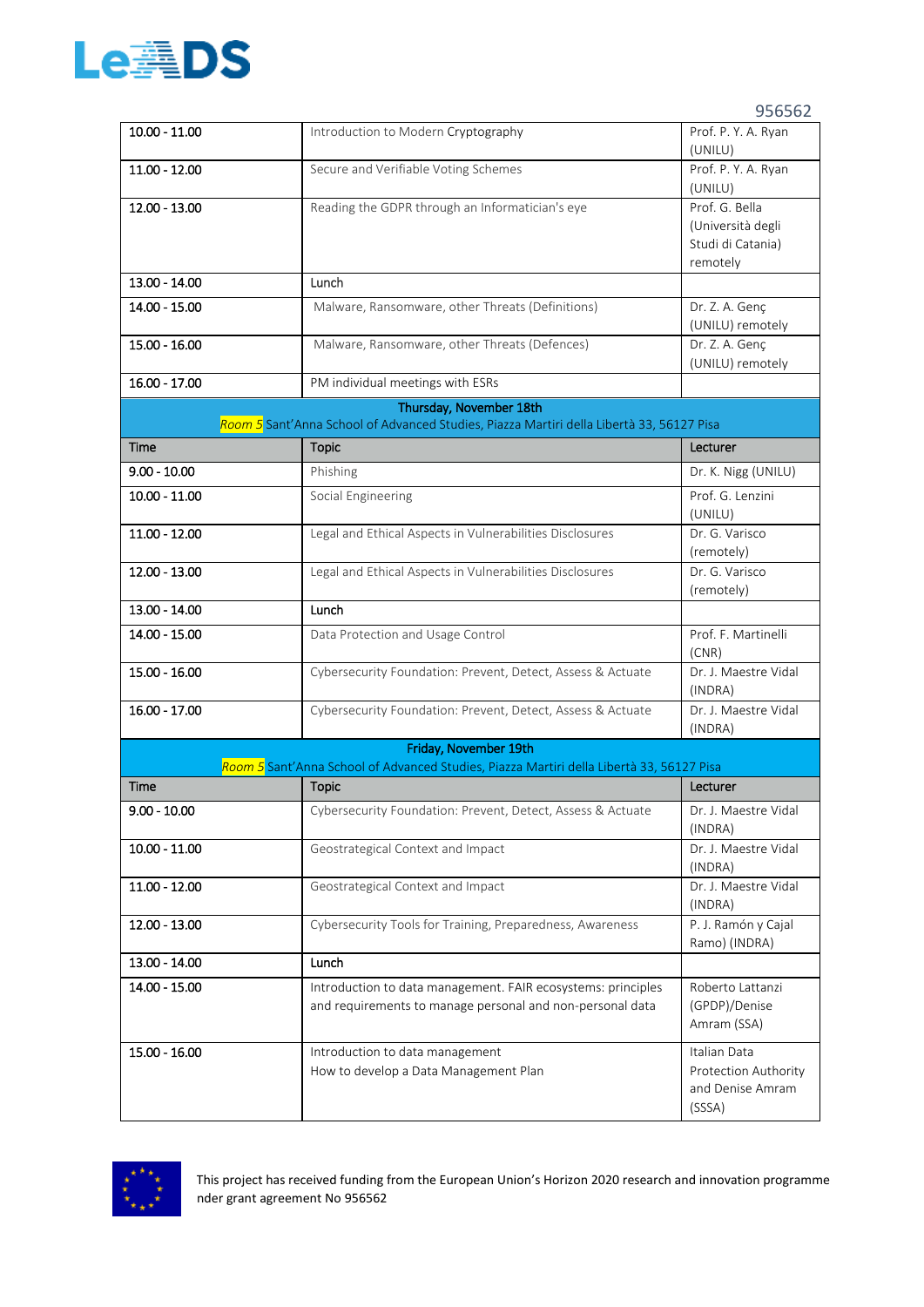

|               |                                   | 956562              |
|---------------|-----------------------------------|---------------------|
| 16.00 - 17.00 | Open science and open data I part | Denise Amram (SSSA) |

|                 | Monday, November 22th<br>Room 14 Palazzo Via Maffi                              |                                         |
|-----------------|---------------------------------------------------------------------------------|-----------------------------------------|
| Time            | <b>Topic</b>                                                                    | Lecturer                                |
| $9.00 - 10.00$  | 6.1 session 1 basics of patent law. Protection and free uses-<br>1 <sub>h</sub> | Caterina Sganga (SSSA)                  |
| $10.00 - 11.00$ | 6.2 session 2 basics of copyright law. Protection and free<br>uses-             | Caterina Sganga (SSSA)                  |
| $11.00 - 12.00$ | 6.3 session 3 Open science and open data II part                                | Denise Amram (SSSA)                     |
| 12.00 - 13.00   | Ethics issues and research responsibility                                       | Giovanni Comandé - Amram<br>(SSSA)      |
| 13.00 - 14.00   | Lunch                                                                           |                                         |
| 14.00 - 15.00   | Ethics issues and research responsibility                                       | Giovanni Comandé - Amram<br>(SSSA)      |
| $15.00 - 16.00$ | 6.4 session 4 Open access. Regulatory framework-pros and<br>cons                | Caterina Sganga (SSSA)                  |
| 16.00 - 17.00   | PM individual meetings with ESRs                                                |                                         |
|                 | Tuesday, November 23rd                                                          |                                         |
| Time            | Room 14 Palazzo Via Maffi<br><b>Topic</b>                                       | Lecturer                                |
| $9.00 - 10.00$  | Introduction to Data Mining and machine Learning                                | Mirco Nanni, Senior                     |
|                 |                                                                                 | Researcher (CNR)                        |
| $10.00 - 11.00$ | Introduction to Data Mining and machine Learning                                | Mirco Nanni, Senior<br>Researcher (CNR) |
| $11.00 - 12.00$ | Introduction to Data Mining and machine Learning                                | Mirco Nanni, Senior<br>Researcher (CNR) |
| 12.00 - 13.00   | Introduction to Data Mining and machine Learning                                | Mirco Nanni, Senior<br>Researcher (CNR) |
| 13.00 - 14.00   | Lunch                                                                           |                                         |
| 14.00 - 15.00   | Introduction to Data Mining and machine Learning                                | Mirco Nanni, Senior<br>Researcher (CNR) |
| 15.00 - 16.00   | Introduction to Data Mining and machine Learning                                | Mirco Nanni, Senior<br>Researcher (CNR) |
| 16.00 - 17.00   | Introduction to Data Mining and machine Learning                                | Mirco Nanni, Senior<br>Researcher (CNR) |
| $17.00 - 18.00$ | PM individual meetings with ESRs                                                |                                         |
|                 | Wednesday, November 24th<br>Room 14 Palazzo Via Maffi                           |                                         |
| Time            | <b>Topic</b>                                                                    | Lecturer                                |
| $9.00 - 10.00$  | Introduction to Data Mining and machine Learning                                | Mirco Nanni, Senior<br>Researcher (CNR) |
| $10.00 - 11.00$ | Introduction to Data Mining and machine Learning                                | Mirco Nanni, Senior<br>Researcher (CNR) |
| $11.00 - 12.00$ | Introduction to Data Mining and machine Learning                                | Mirco Nanni, Senior<br>Researcher (CNR) |
| 12.00 - 13.00   | Introduction to Data Mining and machine Learning                                | Mirco Nanni, Senior<br>Researcher (CNR) |
| 13.00 - 14.00   | Lunch                                                                           |                                         |

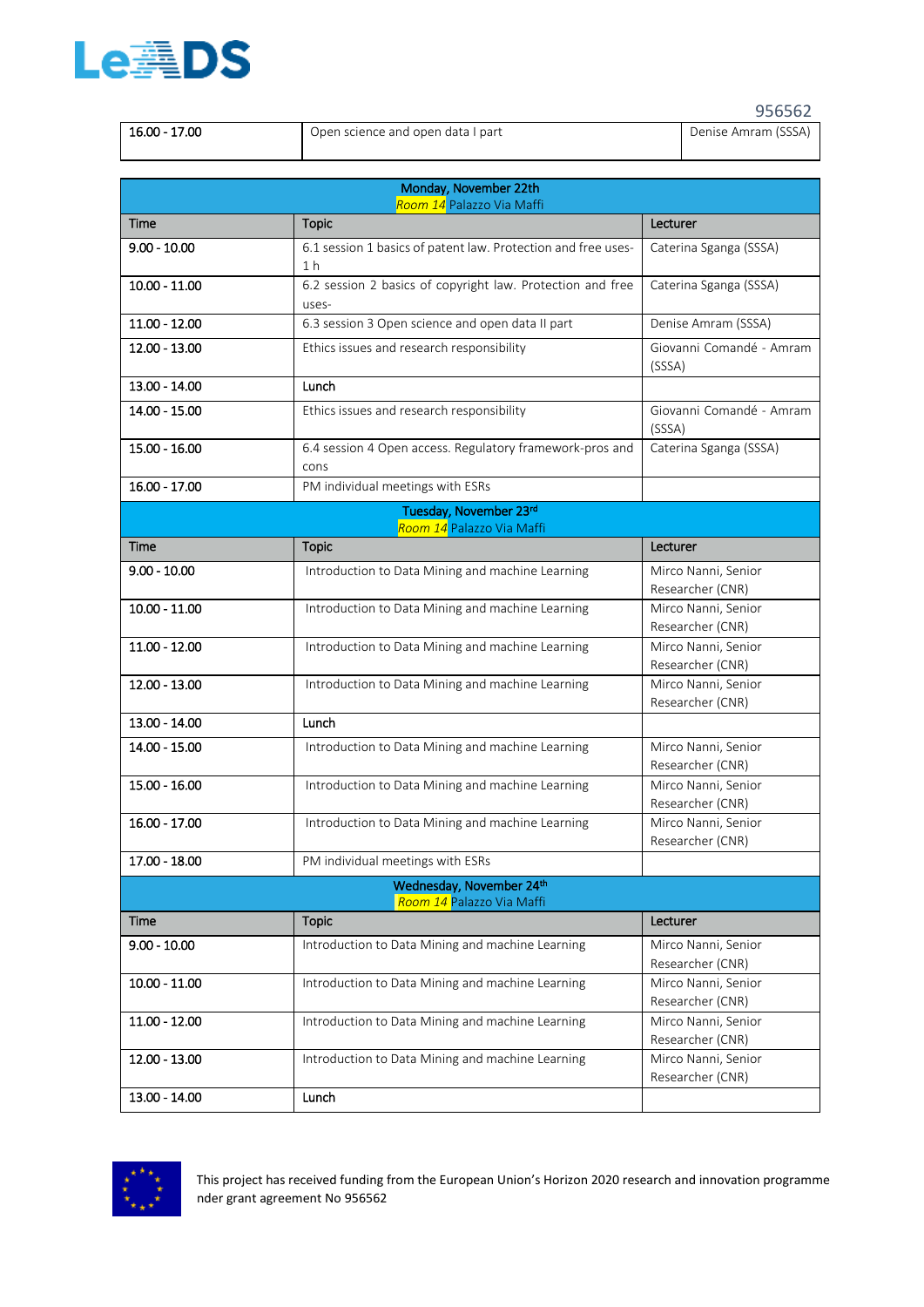

| 14.00 - 15.00   | Introduction to Data Mining and machine Learning                                                | Mirco Nanni, Senior                                 |
|-----------------|-------------------------------------------------------------------------------------------------|-----------------------------------------------------|
|                 |                                                                                                 | Researcher (CNR)                                    |
| 15.00 - 16.00   | Introduction to Data Mining and machine Learning                                                | Mirco Nanni, Senior                                 |
|                 |                                                                                                 | Researcher (CNR)                                    |
| 16.00 - 17.00   | Introduction to Data Mining and machine Learning                                                | Mirco Nanni, Senior                                 |
|                 |                                                                                                 | Researcher (CNR)                                    |
|                 | Thursday, November 25th<br>Room 5 Main Headquarter, P.zza Martiri della Libertà n.33 56127 Pisa |                                                     |
| Time            | <b>Topic</b>                                                                                    | Lecturer                                            |
| $9.00 - 10.00$  | Big Data Analytics and Applications                                                             | Emmanouil (Manolis)                                 |
|                 |                                                                                                 | Alexakis - Senior Researcher                        |
|                 |                                                                                                 | (UPRC)                                              |
| $10.00 - 11.00$ | <b>Big Data Analytics and Applications</b>                                                      | Emmanouil (Manolis)                                 |
|                 |                                                                                                 | Alexakis - Senior Researcher                        |
|                 |                                                                                                 | (UPRC)                                              |
| $11.00 - 12.00$ | Big Data Analytics and Applications                                                             | Emmanouil (Manolis)                                 |
|                 |                                                                                                 | Alexakis - Senior Researcher                        |
|                 |                                                                                                 | (UPRC)                                              |
| $12.00 - 13.00$ | <b>Big Data Analytics and Applications</b>                                                      | Emmanouil (Manolis)                                 |
|                 |                                                                                                 | Alexakis - Senior Researcher                        |
|                 |                                                                                                 | (UPRC)                                              |
| 13.00 - 14.00   | Lunch                                                                                           |                                                     |
| 14.00 - 15.00   | Big Data Analytics and Applications                                                             | Emmanouil (Manolis)                                 |
|                 |                                                                                                 | Alexakis - Senior Researcher                        |
|                 |                                                                                                 | (UPRC)                                              |
| 15.00 - 16.00   | Big Data Analytics and Applications                                                             | Emmanouil (Manolis)<br>Alexakis - Senior Researcher |
|                 |                                                                                                 | (UPRC)                                              |
| 16.00 - 17.00   | Expounding Key Concepts in Empirical Research                                                   | Emmanouil (Manolis)                                 |
|                 |                                                                                                 | Alexakis - Senior Researcher                        |
|                 |                                                                                                 | (UPRC)                                              |
| 17.00 - 18.00   | PM individual meetings with ESRs                                                                |                                                     |
|                 | Friday, November 26th                                                                           |                                                     |
|                 | Room 14 Palazzo Via Maffi                                                                       |                                                     |
| Time            | <b>Topic</b>                                                                                    | Lecturer                                            |
| $9.00 - 10.00$  | <b>Network Analytics</b>                                                                        | Luca Pappalardo -                                   |
|                 |                                                                                                 | Researcher (CNR)                                    |
| $10.00 - 11.00$ | Network Analytics                                                                               | Luca Pappalardo -                                   |
|                 |                                                                                                 | Researcher (CNR)                                    |
| $11.00 - 12.00$ | Network Analytics                                                                               | Luca Pappalardo -                                   |
|                 |                                                                                                 | Researcher (CNR)                                    |
| 12.00 - 13.00   | <b>Network Analytics</b>                                                                        | Luca Pappalardo -                                   |
|                 |                                                                                                 | Researcher (CNR)                                    |
| 13.00 - 14.00   | Lunch                                                                                           |                                                     |
| 14.00 - 15.00   | <b>Network Analytics</b>                                                                        | Luca Pappalardo -                                   |
|                 |                                                                                                 | Researcher (CNR)                                    |
| 15.00 - 16.00   | Network Analytics                                                                               | Luca Pappalardo -                                   |
|                 |                                                                                                 | Researcher (CNR)                                    |
| $16.00 - 17.00$ | Network Analytics                                                                               | Luca Pappalardo -                                   |
|                 |                                                                                                 | Researcher (CNR)                                    |

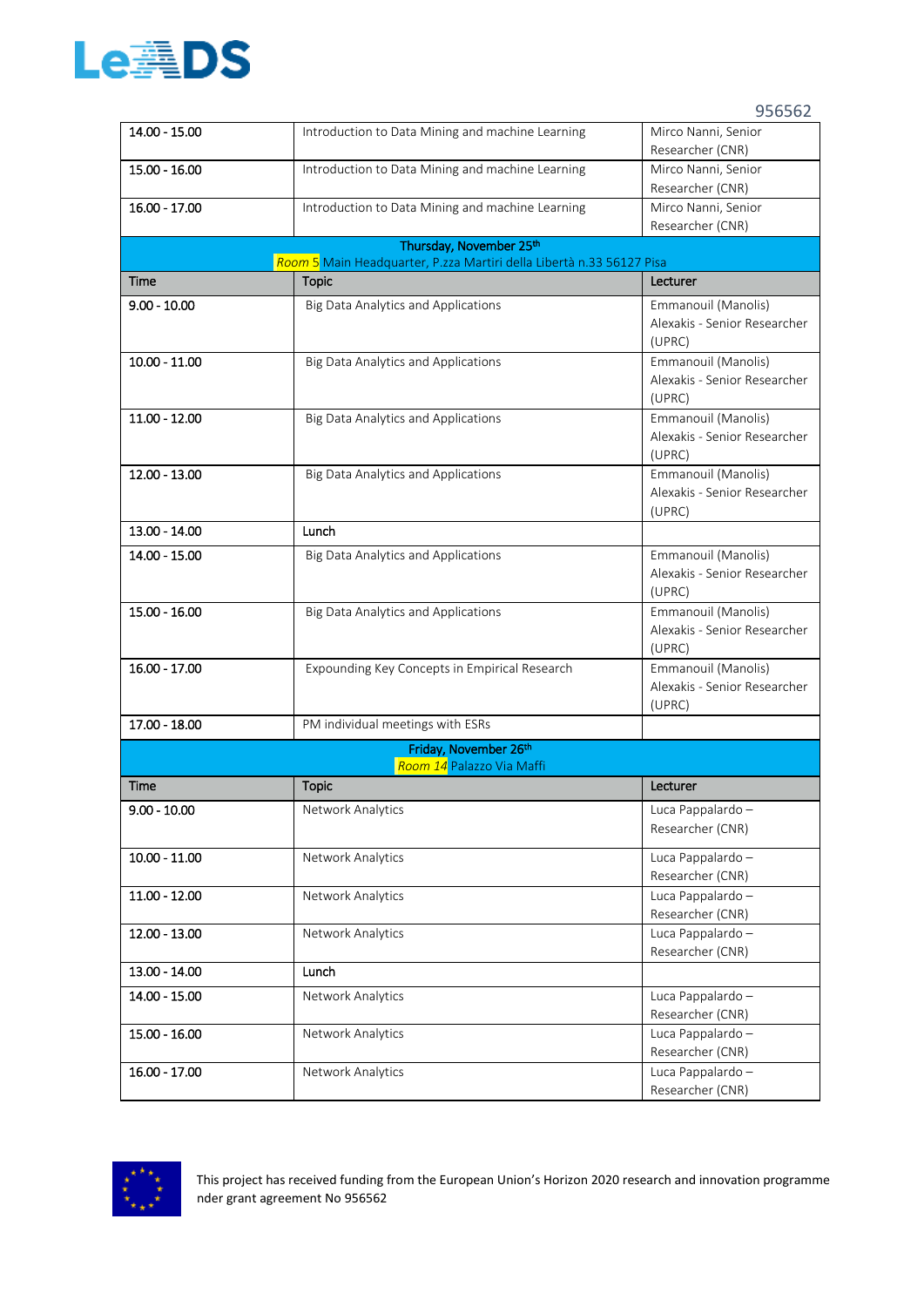

| Monday, November 29th<br>Aula Magna Storica, Sant'Anna School of Advanced Studies, Piazza Martiri della Libertà 33 56127 Pisa |                                                                                                      |                                                  |
|-------------------------------------------------------------------------------------------------------------------------------|------------------------------------------------------------------------------------------------------|--------------------------------------------------|
| Time                                                                                                                          | <b>Topic</b>                                                                                         | Lecturer                                         |
| $9.00 - 10.00$                                                                                                                | How empirical research is used in regulation and in                                                  | Agustin Reyna Senior Legal                       |
|                                                                                                                               | determining public policies and business strategies, and                                             | Officer and Digital Team                         |
|                                                                                                                               | quality assessment of research                                                                       | Leader BEUC                                      |
| $10.00 - 11.00$                                                                                                               | Module 2.4: Introduction to Familiarizing all researchers                                            | Afonso Ferreira (IRIT)                           |
|                                                                                                                               | with the main technological issues related to data use in                                            |                                                  |
|                                                                                                                               | the digital world                                                                                    |                                                  |
| $11.00 - 12.00$                                                                                                               | Module 2.4: Data Access Management (Authorisation,                                                   | Romain Laborde (IRIT)                            |
|                                                                                                                               | Identity, Security policies) [UPS-IRIT]                                                              |                                                  |
| 12.00 - 13.00                                                                                                                 | Module 2.4: Data Access Management (Authorisation,                                                   | Romain Laborde (IRIT)                            |
|                                                                                                                               | Identity, Security policies) [UPS-IRIT]                                                              |                                                  |
| 13.00 - 14.00                                                                                                                 | Module 2.4: Data Access Management (Authorisation,                                                   | Romain Laborde (IRIT)                            |
|                                                                                                                               | Identity, Security policies) [UPS-IRIT]                                                              |                                                  |
| 14.00 - 15.00                                                                                                                 | Lunch                                                                                                |                                                  |
| $15.00 - 16.00$                                                                                                               | Module 2.4: Data Access Management (Authorisation,                                                   | Romain Laborde (IRIT)                            |
|                                                                                                                               | Identity, Security policies) [UPS-IRIT]                                                              |                                                  |
| $16.00 - 17.00$                                                                                                               | Module 2.4: Data Access Management (Authorisation,                                                   | Romain Laborde (IRIT)                            |
|                                                                                                                               | Identity, Security policies) [UPS-IRIT]                                                              |                                                  |
| 17.00-1800                                                                                                                    | Module 2.4: Data Access Management (Authorisation,                                                   | Romain Laborde (IRIT)                            |
|                                                                                                                               | Identity, Security policies) [UPS-IRIT]                                                              |                                                  |
|                                                                                                                               | Tuesday, November 30th                                                                               |                                                  |
|                                                                                                                               | Aula Magna Storica, Sant'Anna School of Advanced Studies, Piazza Martiri della Libertà 33 56127 Pisa |                                                  |
| Time                                                                                                                          | <b>Topic</b>                                                                                         | Lecturer                                         |
| $9.00 - 10.00$                                                                                                                | Time management                                                                                      | Dimosthenis Kyriazis - Ass.                      |
|                                                                                                                               |                                                                                                      | Professor / Emmanouil                            |
|                                                                                                                               |                                                                                                      | (Manolis) Alexakis - Senior                      |
|                                                                                                                               |                                                                                                      | Researcher (UPRC)                                |
| $10.00 - 11.00$                                                                                                               | Module 2.4: Storage & Network Infrastructure (Cloud, IoT,                                            | Dimosthenis Kyriazis - Ass.                      |
|                                                                                                                               | Computing)                                                                                           | Professor / Emmanouil                            |
|                                                                                                                               |                                                                                                      | (Manolis) Alexakis - Senior                      |
|                                                                                                                               |                                                                                                      | Researcher (UPRC)                                |
| $11.00 - 12.00$                                                                                                               | Module 2.4: Storage & Network Infrastructure (Cloud, IoT,                                            | Dimosthenis Kyriazis - Ass.                      |
|                                                                                                                               | Computing)                                                                                           | Professor / Emmanouil                            |
|                                                                                                                               |                                                                                                      | (Manolis) Alexakis (UPRC)                        |
| 12.00 - 13.00                                                                                                                 | Module 2.4: Storage & Network Infrastructure (Cloud, IoT,                                            | Dimosthenis Kyriazis - Ass.                      |
|                                                                                                                               | Computing)                                                                                           | Professor / Emmanouil                            |
|                                                                                                                               |                                                                                                      | (Manolis) Alexakis - Senior<br>Researcher (UPRC) |
| 13.00 - 14.00                                                                                                                 | Lunch                                                                                                |                                                  |
|                                                                                                                               |                                                                                                      |                                                  |
| 14.00 - 15.00                                                                                                                 | Module 2.4: Storage & Network Infrastructure (Cloud, IoT,                                            | Dimosthenis Kyriazis - Ass.                      |
|                                                                                                                               | Computing)                                                                                           | Professor / Emmanouil                            |
|                                                                                                                               |                                                                                                      | (Manolis) Alexakis - Senior                      |
|                                                                                                                               |                                                                                                      | Researcher (UPRC)                                |
| 15.00 - 16.00                                                                                                                 | Module 2.4: Storage & Network Infrastructure (Cloud, IoT,                                            | Dimosthenis Kyriazis - Ass.                      |
|                                                                                                                               | Computing)                                                                                           | Professor / Emmanouil                            |
|                                                                                                                               |                                                                                                      | (Manolis) Alexakis - Senior                      |
|                                                                                                                               |                                                                                                      | Researcher (UPRC)                                |

## -Training module 2: Advanced Methodology, Empirical Research in the Technological Domain + IT training

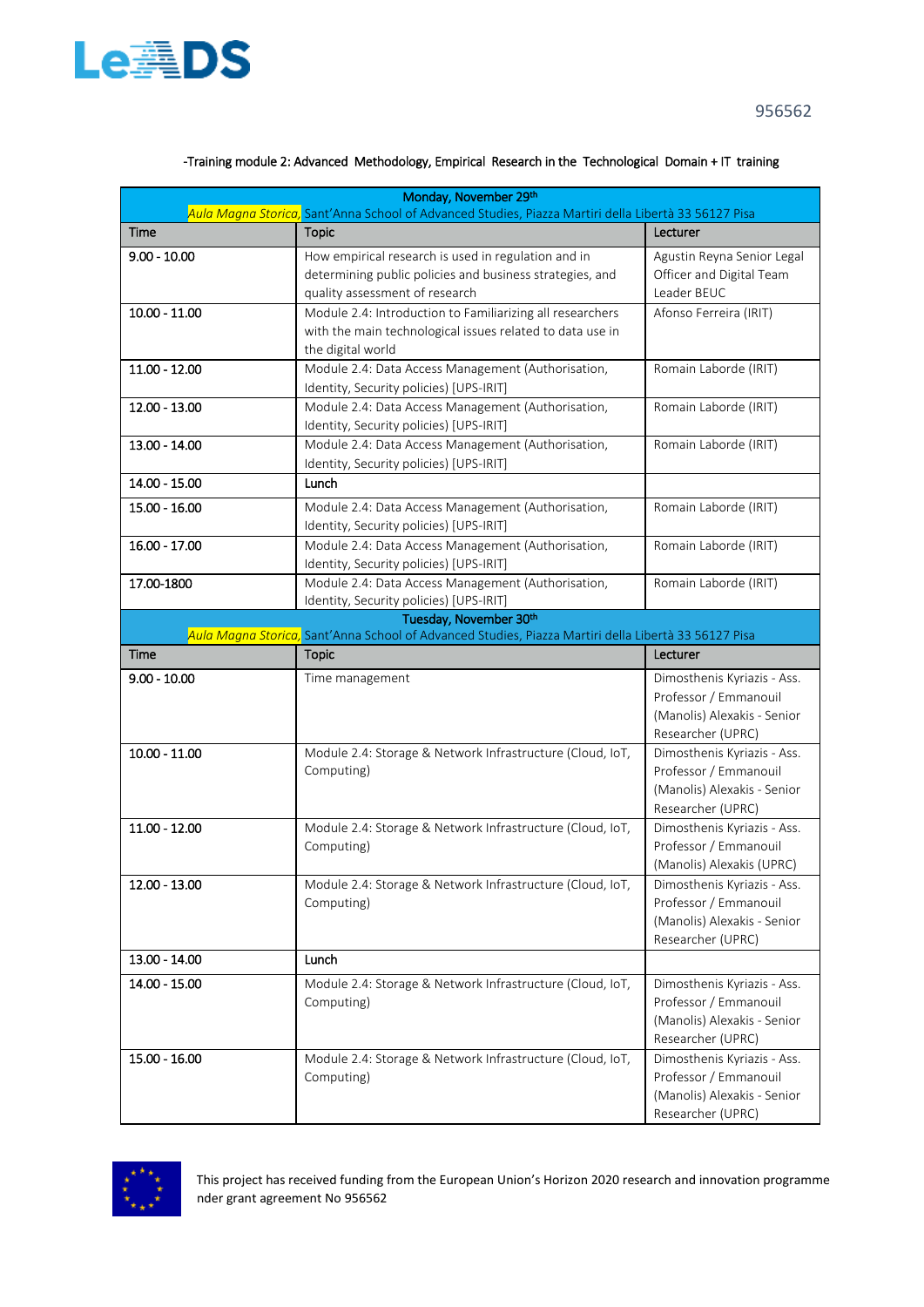

| 16.00 - 17.00   | Module 2.4: Storage & Network Infrastructure (Cloud, IoT,                                    | Dimosthenis Kyriazis - Ass.                  |
|-----------------|----------------------------------------------------------------------------------------------|----------------------------------------------|
|                 | Computing)                                                                                   | Professor / Emmanouil                        |
|                 |                                                                                              | (Manolis) Alexakis - Senior                  |
| 17.00 - 18.00   | PM individual meetings with ESRs                                                             | Researcher (UPRC)                            |
|                 |                                                                                              |                                              |
|                 | Wednesday, December 1st<br>Room 14 Palazzo Via Maffi                                         |                                              |
| Time            | <b>Topic</b>                                                                                 | Lecturer                                     |
| $9.00 - 10.00$  | Module 2.4: Data Repositories (Quality, Storage,                                             | Massimiliano Assante -                       |
|                 | Certification)                                                                               | Researcher (CNR)                             |
| $10.00 - 11.00$ | Module 2.4: Data Repositories (Quality, Storage,                                             | Massimiliano Assante -                       |
|                 | Certification)                                                                               | Researcher (CNR)                             |
| $11.00 - 12.00$ | Module 2.4: Data Repositories (Quality, Storage,                                             | Massimiliano Assante -                       |
| $12.00 - 13.00$ | Certification)<br>Module 2.4: Data Repositories (Quality, Storage,                           | Researcher (CNR)<br>Wilhelmina Maria Botes   |
|                 | Certification)                                                                               | (UNILU)                                      |
| 13.00 - 14.00   | Lunch                                                                                        |                                              |
| 14.00 - 15.00   | Module 2.4: Data Repositories (Quality, Storage,                                             | Wilhelmina Maria Botes                       |
|                 | Certification)                                                                               | (UNILU)                                      |
| 15.00 - 16.00   | Module 2.4: Data Repositories (Quality, Storage,                                             | Wilhelmina Maria Botes                       |
|                 | Certification)                                                                               | (UNILU)                                      |
| 16.00 - 17.00   | Pm meeting wih ESRS                                                                          |                                              |
|                 | Thursday, December 2nd                                                                       |                                              |
|                 | Room 14 Palazzo Via Maffi                                                                    |                                              |
| Time            | <b>Topic</b>                                                                                 | Lecturer                                     |
| $9.00 - 10.00$  | Project Gaant review and further steps discussion.                                           |                                              |
| $10.00 - 11.00$ | Module 2.4: Data Inter-operability (Meta-data, Ontologies,                                   | George Manias - Senior                       |
|                 | Semantics)                                                                                   | Researcher (UPRC)                            |
| $11.00 - 12.00$ | Module 2.4: Data Inter-operability (Meta-data, Ontologies,                                   | George Manias - Senior                       |
| 12.00 - 13.00   | Semantics)<br>Module 2.4: Data Inter-operability (Meta-data, Ontologies,                     | Researcher (UPRC)<br>George Manias - Senior  |
|                 | Semantics)                                                                                   | Researcher (UPRC)                            |
| 13.00 - 14.00   | Lunch                                                                                        |                                              |
| 14.00 - 15.00   | Module 2.4: Data Inter-operability (Meta-data, Ontologies,                                   | George Manias - Senior                       |
|                 | Semantics)                                                                                   | Researcher (UPRC)                            |
| 15.00 - 16.00   | Module 2.4: Data Inter-operability (Meta-data, Ontologies,                                   | George Manias - Senior                       |
|                 | Semantics)                                                                                   | Researcher (UPRC)                            |
| $16.00 - 17.00$ | Module 2.4: Data Inter-operability (Meta-data, Ontologies,                                   | Massimiliano Assante -                       |
|                 | Semantics)                                                                                   | Researcher (CNR)                             |
| 17.00 - 18.00   | Module 2.4: Data Inter-operability (Meta-data, Ontologies,                                   | Massimiliano Assante -                       |
|                 | Semantics)                                                                                   | Researcher (CNR)                             |
|                 | Friday, empirical research; AI December 3rd                                                  |                                              |
|                 | Room 14 Palazzo Via Maffi                                                                    |                                              |
| <b>Time</b>     | <b>Topic</b>                                                                                 | Lecturer                                     |
| $9.00 - 10.00$  | How empirical research is used in regulation and in                                          | Carsten Ullrich Legal                        |
|                 | determining public policies and business strategies, and                                     | Manager Trust and Safety                     |
|                 | quality assessment of research                                                               | at Vinted                                    |
| $10.00 - 11.00$ | Familiarizing ESRs with qualitative and quantitative                                         | Giovanni Comandé                             |
|                 | methods of empirical research, with a special emphasis on<br>comparative and policy analysis | (SSSA)/Antonio Davola<br>(LUISS Guido Carli) |
|                 |                                                                                              |                                              |



This project has received funding from the European Union's Horizon 2020 research and innovation programme nder grant agreement No 956562